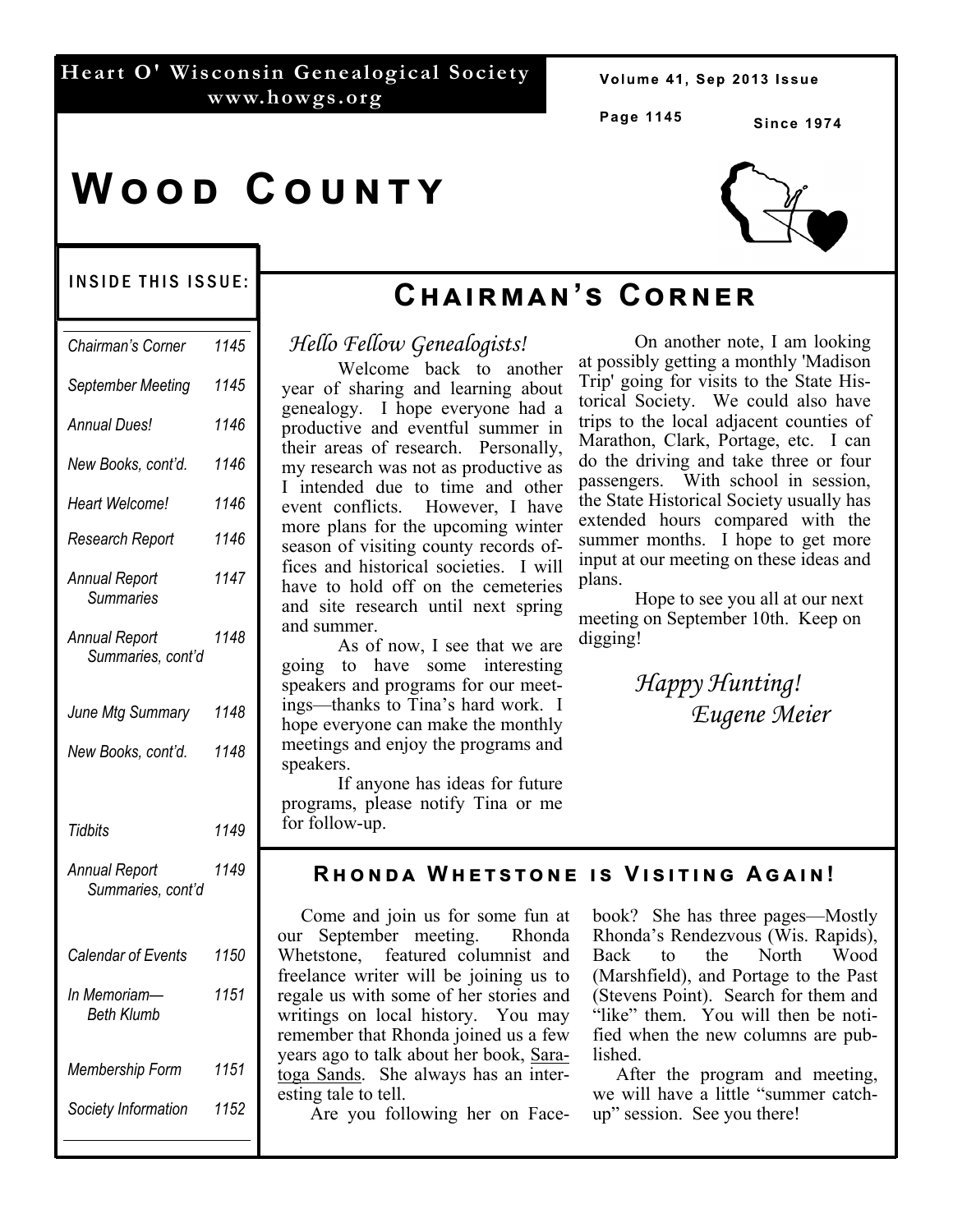Dues are due! The date noted on the address label of this newsletter is when your membership expires. Please let me know if you don't agree.

 Our bylaws state that our membership year ends on July 31. You are given two months' grace period before your name is removed from the membership list. The grace period will expire on September 30.

 If your dues are not paid by that time, you will no longer receive the newsletter. You can be reinstated at any time after dues are received but, if you wait too long, your name might not appear on the membership list which accompanies the December newsletter.

*Bev Polansky, Treasurer* 

## $HEART WELCOME!$

 A big Heart Welcome goes out to Coleen Burns of Madison, WI, our newest member. We hope to get a query from her to learn more about who she is researching in our area.

**Volunteers are the "heart" in the Heart O' Wisconsin Genealogical Society!** 

## **<sup>N</sup> ඍ ඟ<sup>B</sup> ඓඛ ඉග<sup>M</sup> <sup>උ</sup> <sup>M</sup> එඔඔඉඖ ! A ඖඖඝඉඔ<sup>D</sup> ඝඍඛ ! ( උඖග ' <sup>ඌ</sup> ඖ<sup>P</sup> ඉඏඍ 1148)**

Continuing from our June 2013 newsletter, here are the rest of the books our Society purchased to donate to the library.

- 8. The Complete Idiot's Guide to Genealogy, Christine Rose, 2012. An up-to-date edition to replace an older edition.
- 9. Find Your Story, Write Your Memoir, Lynn Miller, 2013. (Placed in memory of Don Krohn) Every person has a story to tell but few beginners know how to uncover their story's potential. This book addresses that problem.
- 10. Hey, America, Your Roots are Showing, Megan Smolenyak, 2012. Follow Megan as she takes you along to discover news-making connections, unexpected ancestors, longhidden secrets, and historical puzzle solutions.
- 11. How To Do Everything Genealogy, George Morgan, 2012. Learn how to start and continue your family history research; learn how to organize and create your family tree;

learn how to evaluate sources; plus many more topics.

- 12. A Farm in Wisconsin, Richard Quinney, 2012. This is the story of a few acres of land in Walworth County purchased in 1868, told from the perspective of descendants of the immigrants through letters, diaries, and journals.
- 13. Secrets of Tracing Your Ancestors, Daniel Quillen, 2013. The new 6th edition is an easy-to-use guide for the beginner. This starts with the basics and takes you through the tips and tricks of professional genealogists.
- 14. Tracing Your European Roots, Daniel Quillen, 2012. This book covers the topics of where to find European records, how to access them, how to use the Internet, pitfalls and issues in obtaining European records, plus research tips for vari-

## $R$  **ESEARCH** COMMITTEE REPORT

 Various places—the courthouse and the library—have my name on file for inquiries regarding genealogy. I did have occasion this summer to do some research from these sources.

 From the courthouse, I did some research for a Jeremy Klein who was looking for his grandfather, Donald Klein, of the Nekoosa area.

 From the library, I answered an inquiry from a Michael Smith who was doing research on a Kathleen Van Wormer. After some digging, I referred him to one of our members, Patricia Van Wormer, who was able to help him.

 Through our own web site, Sue Zentmeyer contacted me looking for information on John David Kromer, son of Henry Kromer and Sarah Dodge Kromer. This is a work in progress.

*Diantha Neinfeldt, Research Committee Chair*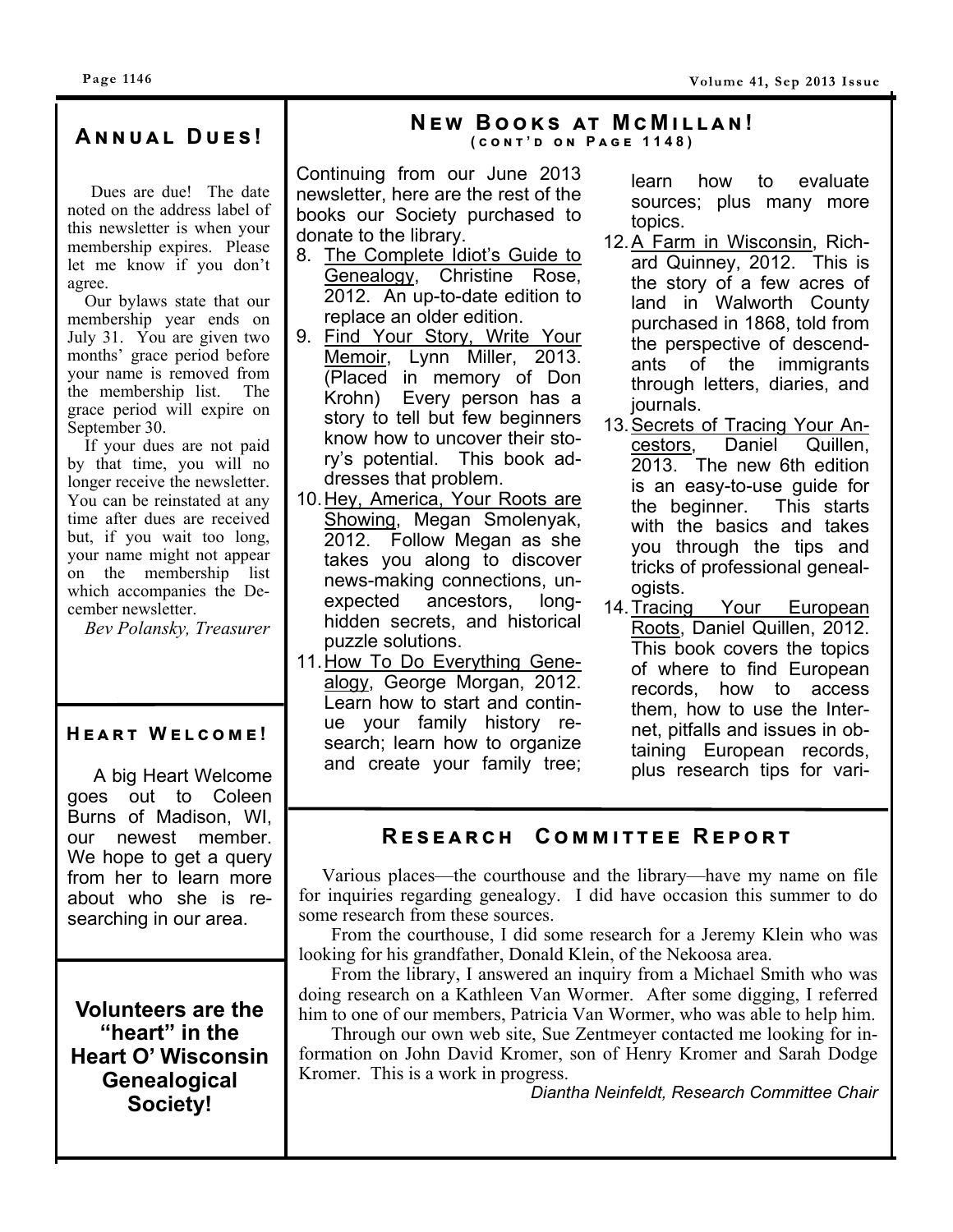## **ANNUAL REPORT SUMMARIES**

**Book Purchases**—Flores Gumz has headed up this committee since inception. Her primary responsibility is to order books or other genealogical material for placement at McMillan Memorial Library in Wisconsin Rapids. The Society normally sets the budgeted amount for the Book Purchases Committee to spend at the first meeting of the year. Books in memory of deceased members are also purchased with this budgeted amount. She gets input from Society members and from library personnel. The books purchased in the last year were reviewed in the June 2013 newsletter (see pages 1138 and 1140) and in this issue (see pages 1146 and 1148). A book in memory of David Billmeyer has been chosen and will be purchased out of the 2013- 2014 year's budget. Some older edition books are withdrawn at the discretion of library personnel. If you hear or see a book advertised that you think would be beneficial to people's research, be sure to bring it to Flores' attention. Many thanks to Flores for a wonderful job as always.

 **Indexing**—This committee is co-chaired by Mary Peters and Bev Peaslee. The full Indexing Committee annual report was four pages long. If you would like to see the full copy, please contact one of the trustees. Following is a condensed version.

 Vesper Newspaper Indexing Project the index of the Vesper State Center newspaper covers the years 1911-1943. Some years are spotty and some are missing. The newspaper holdings of the Vesper library were used in the indexing itself. The typed information is in the Microsoft Access database program. Bev Peaslee has this on her computer and on several floppies (yes, I mean floppies!). Once the corrections and additions are made, this can be transferred to Microsoft Excel. This project was not done correctly from the start; therefore, there are pages and pages of corrections, additions, and revisions. Bev has gathered all of these together and will be working on these revisions this year.

 W.R. Daily Tribune Bound Volumes—In October of 2004, McMillan Memorial Library approached us to ask if we wanted the old bound volumes of the Wisconsin Rapids Daily Tribune that were located in their storage room. There were 157 bound volumes dating from January, 1966, through December, 1985. The volumes contain either two months (81 of the volumes) or one month (76 of the volumes). Joyce Keehn, a Society member, graciously volunteered a room in her new home for storage of these volumes. This is not meant to be a permanent home for these volumes as once the indexing is finished, we need to figure out what to do with them. As of March, 2013, Volumes 1, 4-55, and 57-60 are indexed. Volume 2 is checked out to Joyce; volume 3 to Myra Sweet; volume 56 to Suzanne Mudrak, volumes 61-64 to Jim Diesberg, and volume 65 to Sue Miller. Volume 10 is out for proofing. Joyce is working on typing volume 12. The completed indexing sheets are turned in to Joyce when the indexer returns the bound volume. Jim Diesburg has been faithfully checking out volumes and indexing them.

 Along with the indexing of the old bound volumes of the newspaper, it was decided to start indexing the current daily newspapers. Char Diesburg has been doing that since 2005 (and doing a wonderful job of it). A few of these have been transcribed but not many. In 2007 (Feb 16, to be exact) Flores Gumz volunteered to help Char index the current newspapers. Char does not get the Sunday paper, so Flores is indexing those.

 The Indexing Committee will set up more work days at the library for volunteers to meet and either input data, index, or proofread the sheets.

 We do have a steadfast rule that the person must be trained before they are allowed to check out a volume. A list of indexers *(Cont'd on Page 1148)* 

### *(Cont'd from Page 1147)*

that are trained is being kept by Bev Peaslee. She also lets Joyce Keehn know of any new ones that are trained so they may check out a volume. To avoid any issues with indexers, we also ask each of them to sign a form called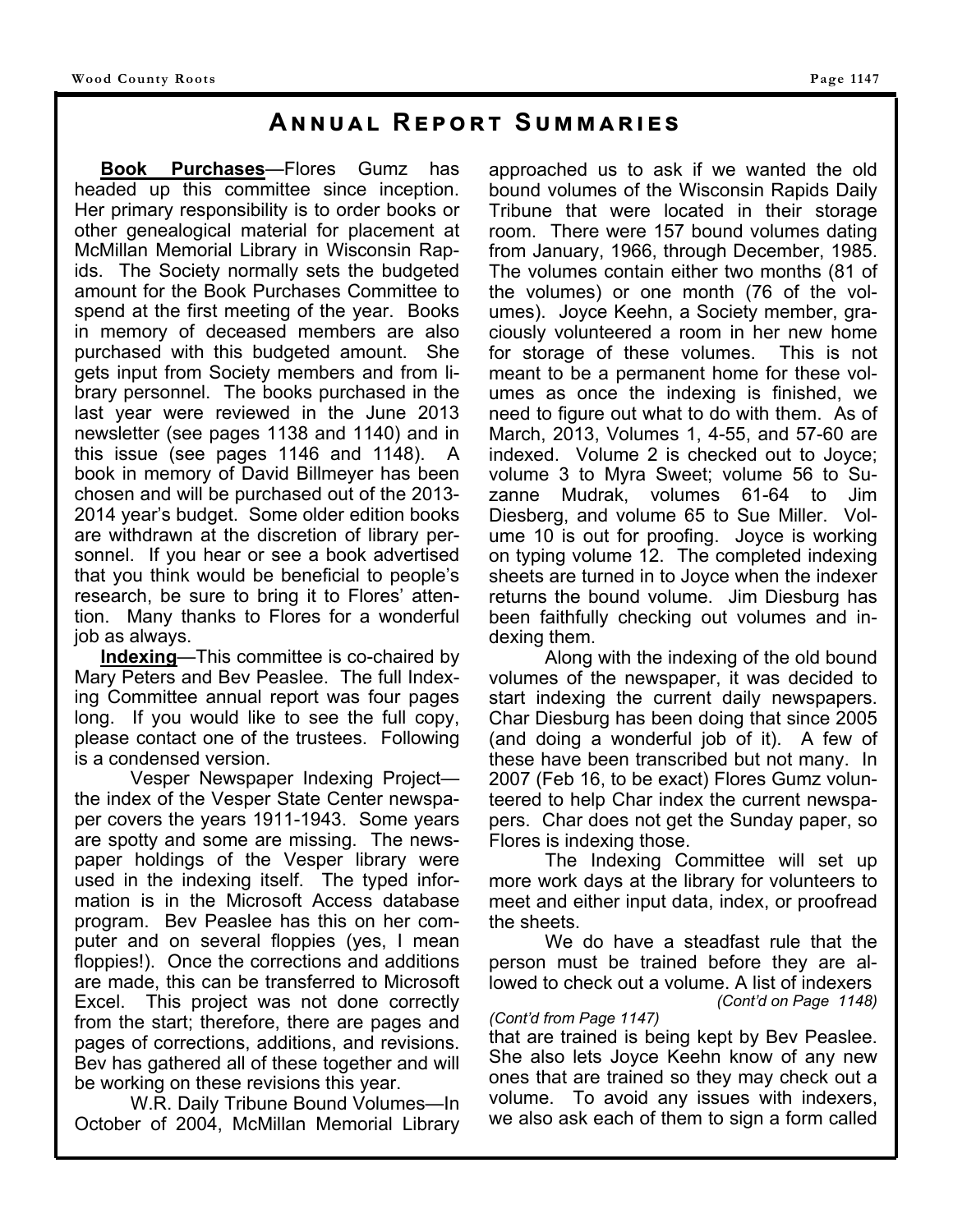#### **Page 1148**

## $A$ **NNUAL REPORT SUMMARIES, CONT'D.**

"Acknowledgment of Ownership" before they can do any indexing. Sometimes when a member goes off on their own to index something, there is a not a clear separation of what is the Society's property and what is that person's property. This form was written up by the trustees to take care of this problem.

We do need to get moving on these indexing projects so we can start some new projects. The chairmen of this committee want to make sure that these indexes are accurate though so proofreading is a must!

 **Programs**—Tina Krummel, the Vice Chairman, is the head of the Programs Committee. Her primary responsibility is to help recruit, introduce, and facilitate setup of the All-Purpose Room for the evening's speaker. She can call for volunteers to serve on her committee as she requires them. Members are asked to let Tina know of any potentially interesting programs for meetings. We had many informative programs last year. Thank you, Tina.

 **Research**—The Research Committee is chaired by Diantha Neinfeldt. She asks for help as she needs it. Her primary responsibility is answering questions routed through our web site, researching out-of-county new members' requests, and handling requests channeled through the courthouse, library, or historical society. Attached to Diantha's annual report is a listing of research done over the past year. If you would like to see the full list, please contact a trustee. She keeps a copy of all queries and letters in a file cabinet at her house for future reference.

#### *(Cont'd on Page 1149)*

#### *(Cont'd from Page 1148)*

 **Trustees**—The trustees for the past year were Flores Gumz, Annie Greeno, and Ben Chitek. Trustees serve a three-year term so each year only one trustee is replaced to preserve the continuity of the position. As defined in the Bylaws, trustees act as custodians of Society property. The bulk of our property is

#### $J$ **UNE MEETING SUMMARY**  Our thanks go out to member Fred Murray and his assistant, Jim Joslin, for the very enjoyable Green Hill Cemetery walk. Together, they are caretakers of this cemetery. They showed us their book of obituaries for all the people buried at Green Hill. We wandered around the cemetery as they pointed out unique tombstones. Prior to the cemetery walk, we all enjoyed left-over brats from the brat fries. Some members brought homemade desserts also. The lack of mosquitoes also added to our enjoyment of the evening. We did have an informal meeting also. During that meeting, a motion was made to allow the library to dispose of the card files from the newspaper indexing project. These have been microfilmed already, and the microfilm is at McMillan Memorial Library. ous countries. 15. Tracing Your Irish & British Roots, Daniel<br>Quillen, 2012. Topics covered include Topics covered include where to find Irish and British records, how to access them, and research tips specifically geared to Irish and British records. 16. Tracing Your Irish Ancestors, John Grenham, 2012. This replaces an older edition. Genealogical research in Ireland has always depended on records that are more fragmented, localized, and more difficult to access than anywhere else. This book is an essential part of any Irish family history project. The last book is a large-print edition of the AARP Genealogy Online Tech to Connect that was reviewed in the June 2013 newsletter. Happy Reading! **NEW BOOKS AT MCMILLAN,**<br>(
CONT'D FROM PAGE 1146)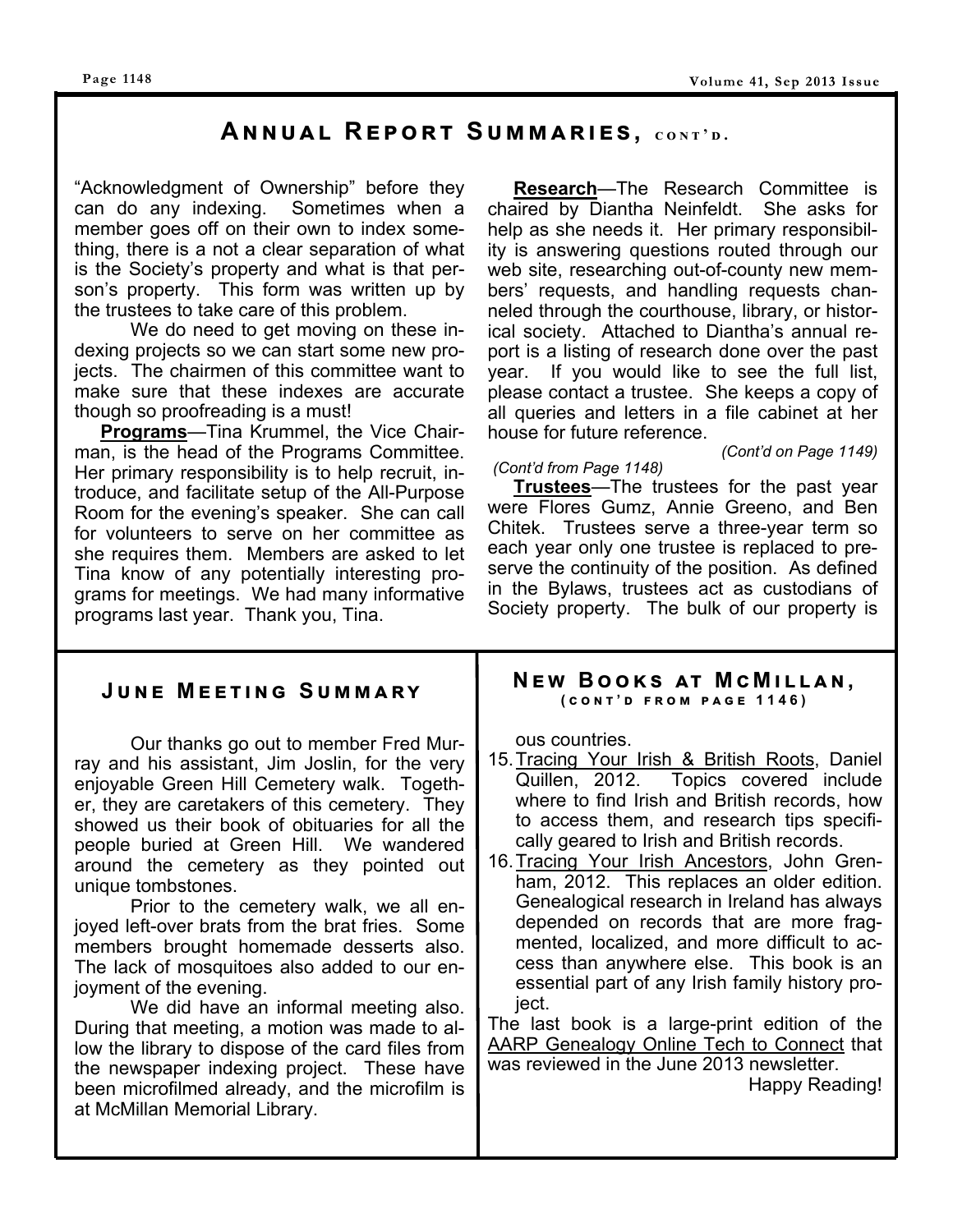## **TIDBITS**

 I received an e-mail from Diantha back in May that she had done some work for a lady from Missouri who was searching for her birth parents. The family had been in Port Edwards, then moved to Illinois, and on to California from there. Di said she had an e-mail from this lady saying she had since found a half brother. They had talked a few times and were planning to meet soon. Diantha said it was really touching to be a part of this. It does warm a person's heart, doesn't it? Thanks for all you do, Diantha!

 Did you know that more than 80,000 digitized genealogy and family history publications are available on line? These books are available at: Google books (books.google.com), Archive.org (archive.org), Allen County Public Library (www.genealogycenter.org), Brigham Young University (www.lib.byu.edu/), LDS Family History Library (www.familysearch.org), the Clayton Library Center for Genealogical Research at the Houston Public Library (www.houstonlibrary.org/ clayton), Midwest Genealogy Center at the Mid-Continent Public Library (www.mcpl.lib.mo.us/ genlh/mgc.htm). The menus and the search methods will obviously vary from one site to an-

other. However, a few minutes spent exploring each site's holdings could pay big dividends.

 As summer winds down, this may be a good time to point out an anniversary you might have missed. Somewhere between all the hamburgers, hot dogs, and fireworks was the 85th anniversary of sliced bread. On July 7, 1928, Otto Rohwedder, a jeweler from Davenport, Iowa, and Frank Bench, a baker from Chillicothe, Missouri, made history selling sliced bread for the first time. Most commercial bakers scoffed at the idea and told them presliced bread would get stale and dry out long before it was eaten. So they proposed wrapping the bread in waxed paper after it was sliced. This became so iconic that every subsequent good idea was heralded as "the best idea since sliced bread."

## $A$ **NNUAL REPORT SUMMARIES, CONT'D.**

kept in three cabinets located at McMillan Memorial Library. Anyone wishing to inspect these cabinets can contact a trustee, also as spelled out in the Bylaws. This year there was nothing new to report except placement of some local maps donated by Myra Sweet.

 **Web Site**—Diantha Neinfeldt is chairman of the Web Site Committee. Her primary responsibility is updating the Society's web site and keeping the calendar current. Any expenditures for additions to the web site are either brought before the Executive Committee or the full membership. During this past year, the Wood County deaths prior to 1920 were added to the web site. Some changes were made to the Early Birth index. Volunteers are indexing the early births for future addition to the web

site. Volumes 1 through 4 of the Marriage Index covering marriages through 1908. PayPal was set up for payment of dues and donations. A description area was added for churches and cemeteries. We have received e-mails from people thanking us for our informative web site. *The Editor*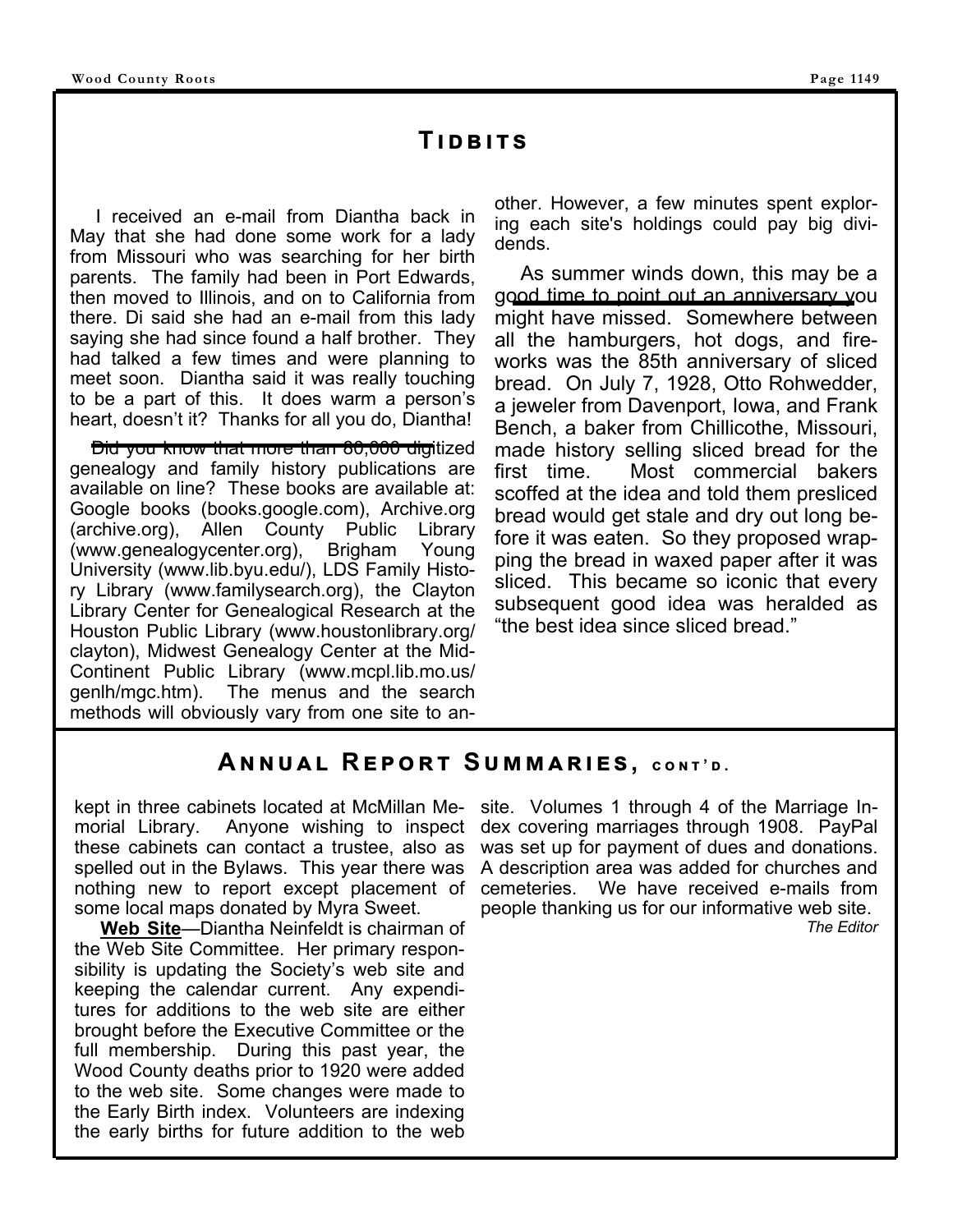## **CALENDAR OF EVENTS**

**1 Jun 2013—31 Dec 2013 blog.geneawebinars.com** Go to "Calendar" for list of webinars for the rest of the year. Most of these are free. Check them out! Keep checking for new listings.

**5 Jun 2013 www.familytreewebinars.com** Check out the schedule of webinars for the rest of the year. There are many, many interesting ones scheduled and they are all free. Check around on the rest of this website (which is Legacy) for more interesting topics. Haven't tried a webinar yet? What are you waiting for? Try it; you'll like it!

**10 Sep 2013 Heart O' Wisconsin Genealogical Society meeting, McMillan Memorial Library, Wisconsin Rapids, WI.** Rhonda Whetstone, featured columnist and freelance writer, will speak about her stories of local history. This is our annual kickoff meeting. Members enjoy sharing their triumphs and tragedies from summer research. What will you have to report???? Program at 6:30 p.m.; meeting to follow.

**28 Sep 2013 WSGS Fall Seminar will be held in Janesville, WI, at the Janesville Conference Center-Holiday Inn Express.** Featured speaker will be Leslie Albrecht Huber. There will be a hands-on learning session Friday, 27 Sep 2013, with Lori Bessler from the Wisconsin State Historical Society. More details will follow. Go to the WSGS web site at www.wsgs.org for details as they are finalized. Click on Events.

**08 Oct 2013 Heart O' Wisconsin Genealogical Society meeting, McMillan Memorial Library, Wisconsin Rapids, WI.** Andy Barnett from McMillan Memorial Library will share his knowledge of Google Maps with us. Program at 6:30 p.m.; program to follow.

**11-12 Oct 2013 Local History and Historic Preservation Conference, Hotel Mead & Conference Center, Wisconsin Rapids, WI.** Go to http://www.wisconsinhistory.org/ localhistory/annual convention.asp for more information and registration. Registration ends September 27. Some of the tours are sold out already. The agenda looks interesting and seems to have something for everyone, from Boop to Bennett Film Festival Friday night at 7:30 p.m. at McMillan Library, free to public, to fundraising, and tax-exempt status presentations. Check it out!

**12 Nov 2013 Heart O' Wisconsin Genealogical Society meeting, McMillan Memorial Library, Wisconsin Rapids, WI.** Our own Tina Krummel will help us in "Tackling U.S. Census Stumbling Blocks." Program at 6:30 p.m.; meeting to follow.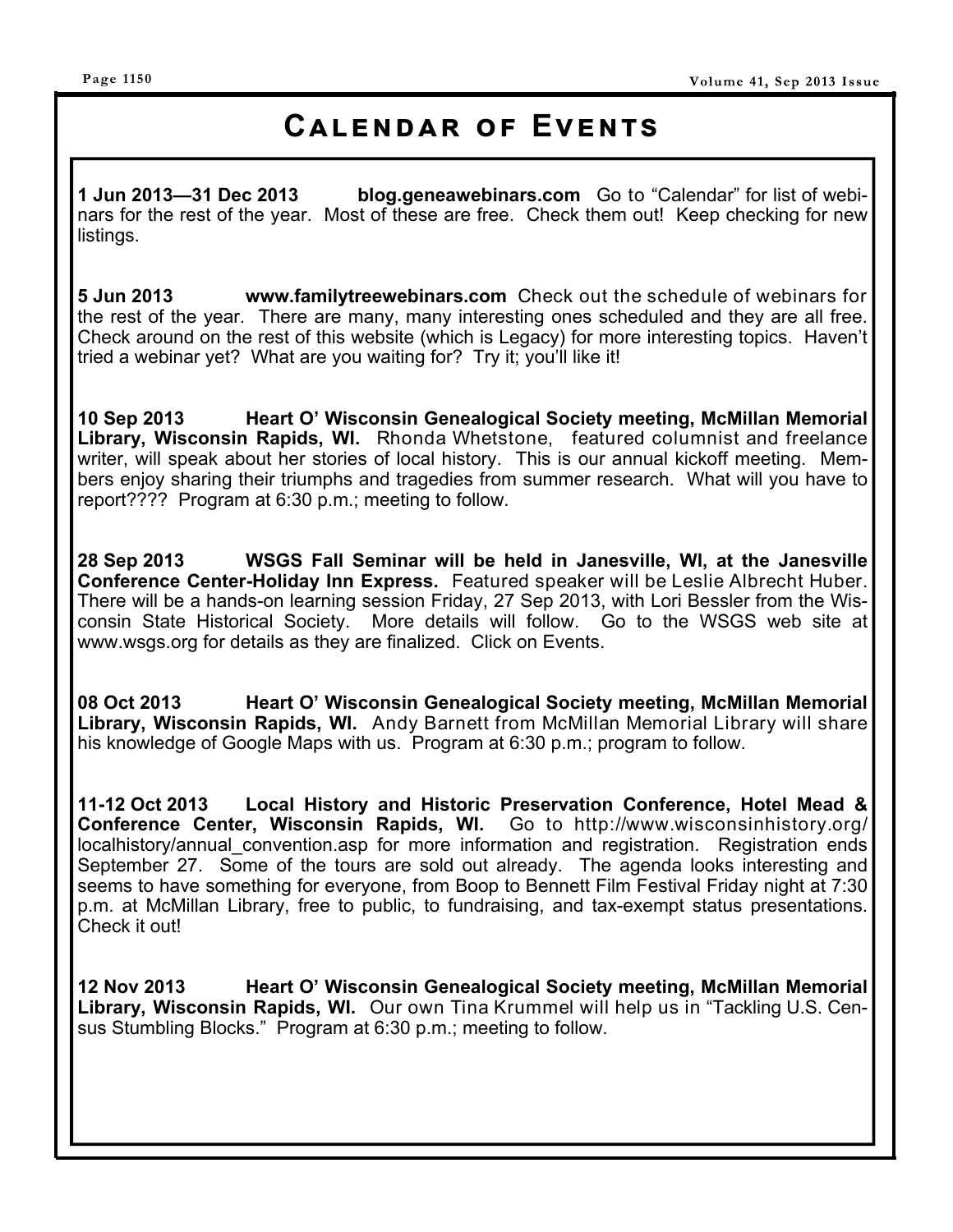## I N MEMORIAM— BETH KLUMB

 It is with sadness that we report the death of another valuable member of our society. Elizabeth "Beth" Klumb died June 19, 2013. Beth was born in Mauston and graduated from high school in Necedah. She went on to school and received an associate degree in history from the University of Illinois in<br>Champaign-Urbana. Illinois. Champaign-Urbana,

 Beth was an active and contributing member to many organizations in the Wisconsin Rapids area, including the Central Wisconsin Cultural Center, the Arts Council of South Wood County, Big Brother & Big Sisters of Central Wisconsin, the City Center Committee, Tri-City Community Concerts, Necedah High School Alumni Association, McMillan Memorial Library Board of Directors, and the

ics Committee—just to name a few.

 Beth, of course, has been a member of our Society since August of 2007 when she and her special friend, Dave Billmeyer, joined. Dave died August 24, 2012. The September 2012 Wood County Roots had a memoriam to Dave. Her death comes too soon after his.

 Beth was also a member of the Ah Dah Wa Gam Chapter National Society, Daughters of the American Revolution (DAR).

 Upon retirement, Beth tackled the daunting task of establishing the first-ever database of alumni of Lincoln High School in Wisconsin Rapids. Using this database, Beth assisted class reunion commit-

City of Wisconsin Rapids Eth-tees with class lists, mailing labels, etc.

> Beth was a crusader for causes she believed in and gave generously of her time and talents. Her hobbies included piano, music, reading, genealogy, history, and travel to many foreign countries. She could always be persuaded to present a program on her many travels for our club.

> Beth didn't hold an office in our club but she worked behind the scenes whenever asked. She helped us write grants and go before the library board to present our case for a larger local history corner.

> Our sympathies go out to her family and friends. She will be missed by many.

| <b>MEMBERSHIP FORM</b>                            |  |            |  |  |  |  |
|---------------------------------------------------|--|------------|--|--|--|--|
| DETACH AND MAIL WITH A CHECK FOR \$15 PAYABLE TO: |  |            |  |  |  |  |
| HEART O' WISCONSIN GENEALOGICAL SOCIETY           |  |            |  |  |  |  |
| P.O. Box 516                                      |  |            |  |  |  |  |
| WISCONSIN RAPIDS WI                               |  | 54495-0516 |  |  |  |  |

| Name:    |         |                                       |
|----------|---------|---------------------------------------|
| Address: |         |                                       |
| City:    |         | State: ______ Zip Code: _____________ |
| Phone: ( | E-mail: |                                       |

New members only: You may have one free surname search if you reside outside of Wood County, WI (a \$10 value).

Surname you would like researched: \_

The membership list is published once per year in the December newsletter. We ask that you give permission for us to publish your address, telephone number, and e-mail address by responding to the following questions. (Please clearly circle your answer; if no response is given, we will automatically publish): I wish to have the following published in the December newsletter: my address? Yes No; my phone number? Yes No; my e-mail address? Yes No

Members may submit one free query per year, which will be published in the Society's newsletter in order to contact others researching the same ancestors. It should be 50 words or less, not counting the name and address of the submitter. Members and non-members may submit additional queries at the rate of 10 cents per word.

Please enclose a self-addressed, stamped envelope if you want a membership card mailed to you. Thanks.